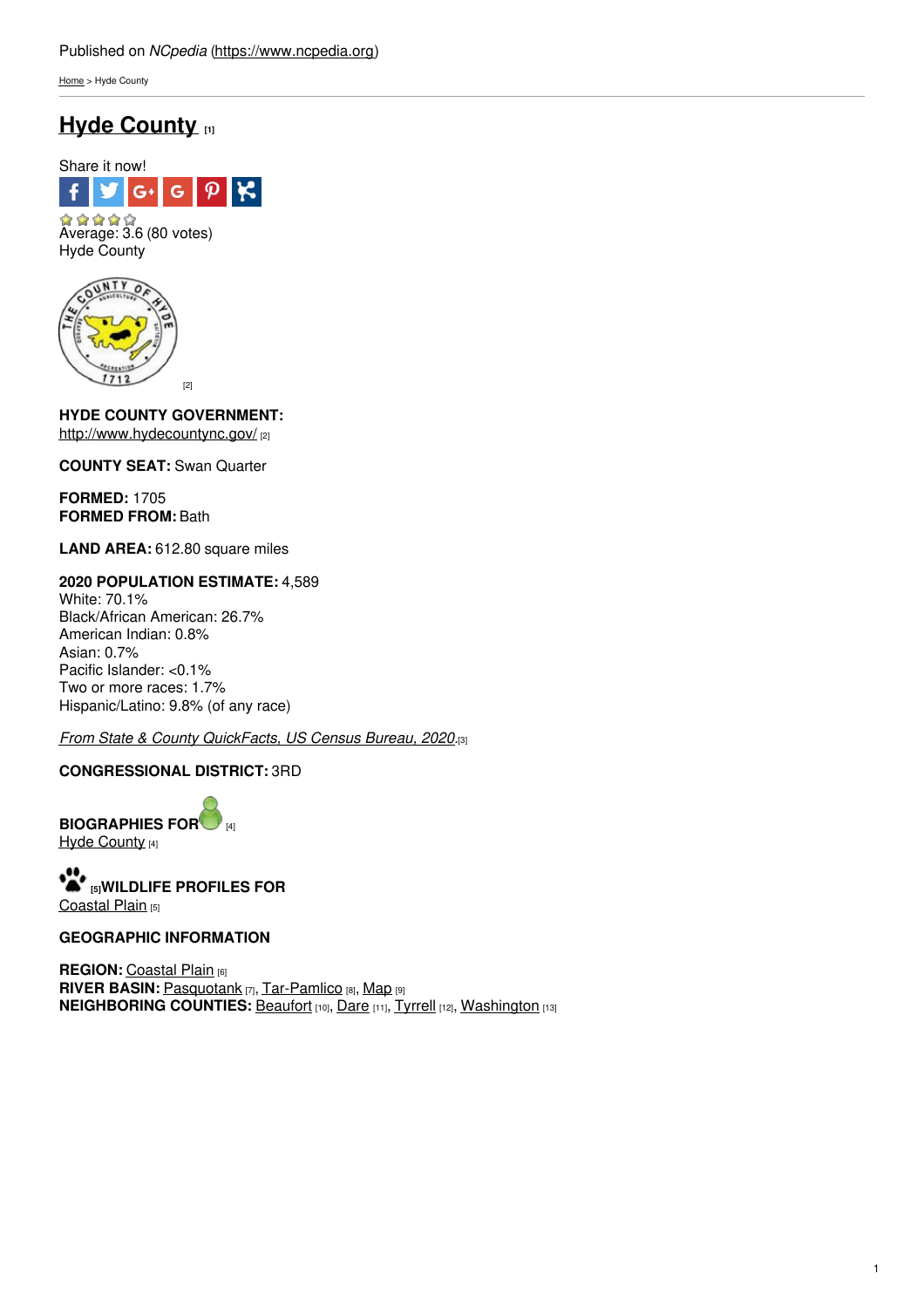

See also: North Carolina [Counties](https://www.ncpedia.org/geography/counties) [14] (to access links to NCpedia articles for all 100 counties)

by Robert Blair Vocci, 2006

Hyde County, located in North Carolina's [Coastal](https://www.ncpedia.org/geography/region/coastal-plain) Plain [6] region, was formed from Bath County in 1705. The area was originally inhabited by various Algonquian Indian tribes. The precinct of Wickham, as it was then known, was renamed Hyde in 1712 (taking its name from Lord [Proprietor](https://www.ncpedia.org/lords-proprietors) [15] Edward Hyde) and became Hyde County in 1739. Over the course of the following century, the county seat was relocated from Woodstock to Bell's Bay (or Jasper's Creek) to Germantown to Lake Landing to Swan Quarter (settled ca. 1836), where it is today. Other communities in the sparsely populated county include Engelhard, Fairfield, Ocracoke, Sladesville, Panzer, Scranton, Beulah, New Holland, Nebraska, Gull Rock, and Newlands.

The islands and [inlets](https://www.ncpedia.org/inlets)  $[16]$  of Hyde County greeted [European](https://www.ncpedia.org/exploration-european) explorers  $[17]$  from the early sixteenth century through the seventeenth, as colonies were first established in the New World. For a time, particularly in the early eighteenth century, the region's port communities and sea vessels were terrorized by pirate raids, including those led by the notorious [Blackbeard](https://www.ncpedia.org/biography/blackbeard-the-pirate) [18]. In 1845 Ocracoke Island-which, up until that point, had been part o[fCarteret](https://www.ncpedia.org/geography/carteret) County [19]-was annexed to Hyde County. Today the island is part of the Cape Hatteras National [Seashore](https://www.ncpedia.org/cape-hatteras-national-seashore)<sup>[20]</sup>.

During the early 1900s, a massive land reclamation and drainage project was undertaken at Lake [Mattamuskeet](https://www.ncpedia.org/lakes/lake-mattamuskeet) [21] (North Carolina's largest natural lake) in order to pump fresh water from the lakebed out into the Pamlico Sound. With public funds and investments from private individuals (who organized themselves as the Southern Land Reclamation Company), canals were dredged and a pumping plant was built to house the largest centrifugal pumps ever designed. Plans to develop the newly drained lakebed were abandoned, however, and the area instead became a national wildlife refuge. Canals were again dredged through the mainland in the 1920s for the creation of the [Intracoastal](https://www.ncpedia.org/intracoastal-waterway) Waterway [22]. The heretofore isolated Ocracoke Island, meanwhile, began to emerge as a tourist destination with the establishment of a ferry system in the late 1950s.

Other Hyde County natural and cultural attractions include the [Swanquarter](http://www.fws.gov/swanquarter/) National Wildlife Refuge [23], the Ocracoke Lighthouse (1823), and the Ocracoke Museum. Festivals such as Hyde County Farm Days, Swan Days, and the Fairfield Heritage Bass Tournament are held annually in the county. The estimated population of Hyde County in 2004 was 5,600.

# **Annotated history of Hyde County's formation:**

For an annotated history of the county's formation, with the laws affecting the county, boundary lines and changes, and other origin information, visit these references in *The Formation of the North Carolina Counties* (Corbitt, 2000), available online at North Carolina Digital Collections (note, there may be additional items of interest for the county not listed here):

County formation history: <https://digital.ncdcr.gov/digital/collection/p16062coll9/id/289899> [24]

Index entry for the county: <https://digital.ncdcr.gov/digital/collection/p16062coll9/id/290084> [25]

### **References:**

Morgan H. Harris, *Hyde Yesterdays: A History of Hyde County*(1995).

*Hyde County History: A Hyde County Bicentennial Project*(1976).

### **Additional resources:**

Corbitt, David Leroy. 2000. *The formation of the North Carolina counties, 1663- 1943*. <https://digital.ncdcr.gov/digital/collection/p16062coll9/id/289899> [24] (accessed June 20, 2017).